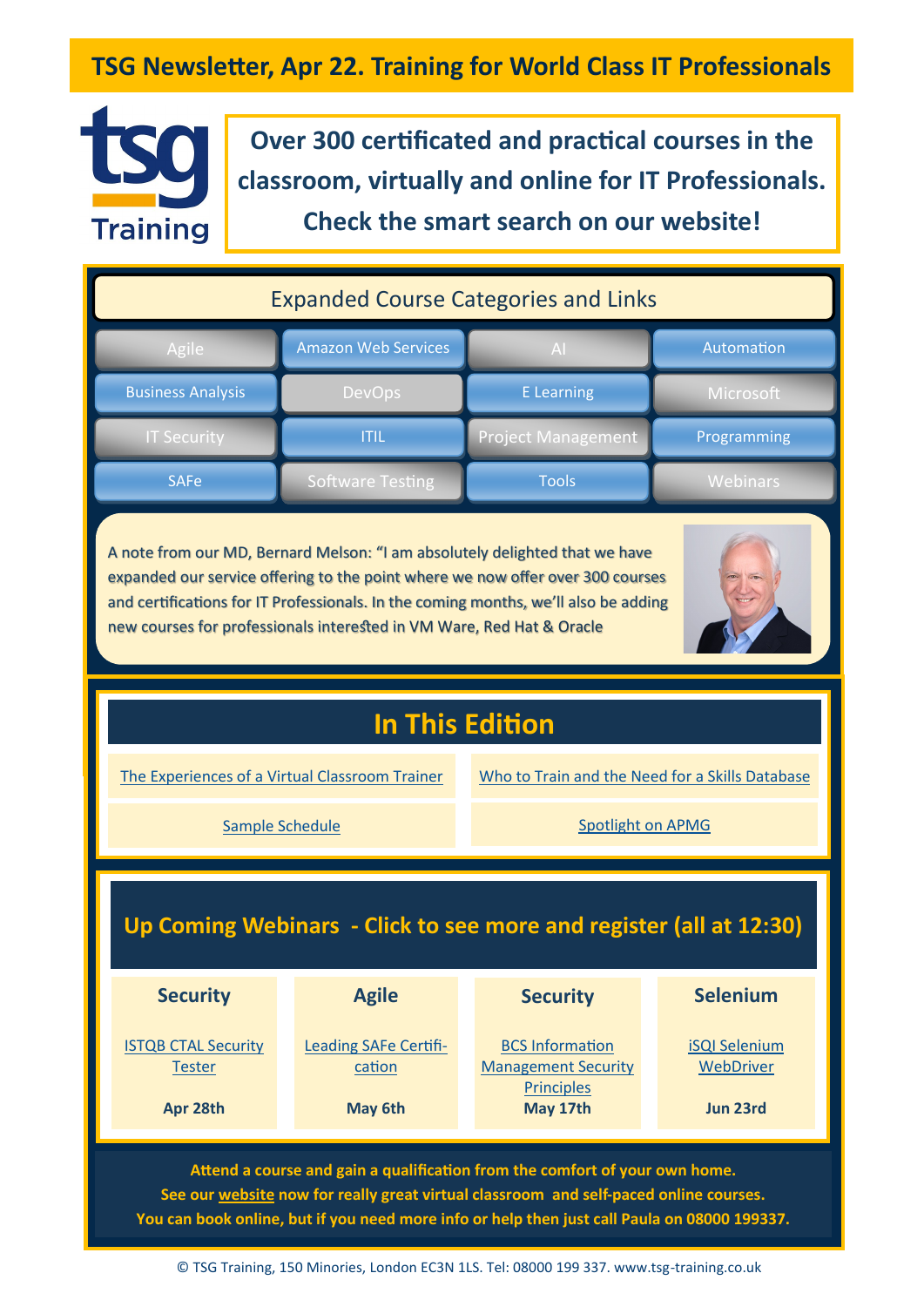<span id="page-1-0"></span>

### **Just how do we ensure skills availability to meet project demand?**

What skills do we need to fulfil our corporate objectives? It's a point, but is it really the right one to ask as technology advances ever more rapidly? From my point of view, it is only half the question; the other half being blending skills to maximise capability, utilisation and economies of scale.

It is increasingly the case that today's employers must have and hire people who can bring multiple skills to the table. Such people add versatility and flexibility to existing teams through primary and secondary skills.

There are three skills imperatives for the employer seeking to deliver complex IT solutions:

- What are the skills, quantity and timeline needed to fulfil demand?
- How to imbue employees with the right skills to build capability?
- When and when not to hire to acquire skills?

A skills database will provide the answers, but building one is very much a collaborative activity that requires input from many different people. So, let's look as some key activities we might consider on the route to building and maintaining the ever-important skills database.

Built correctly, a skills database identifies all of the skills an organisation is required to support and will contin-

#### Skills Development and Management to Fulfil Corporate Goals



ue to support over time. Equally, it will identify employee skills and experience that we can match to demand to determine:

- If they can all be met  $-$  at the right time;
- If only some can be met:
- What training is needed and when, for example, demand is outstripping supply;
- What hiring is needed.

To find out more about the skills database and how we build and maintain it to ensure that we have the right skills available at the right time click [here.](https://www.tsg-training.co.uk/the-skills-database-and-why-it-is-an-important-asset/) If you build a skills database you will find it such an organisational asset that you'll wonder how you managed without it before!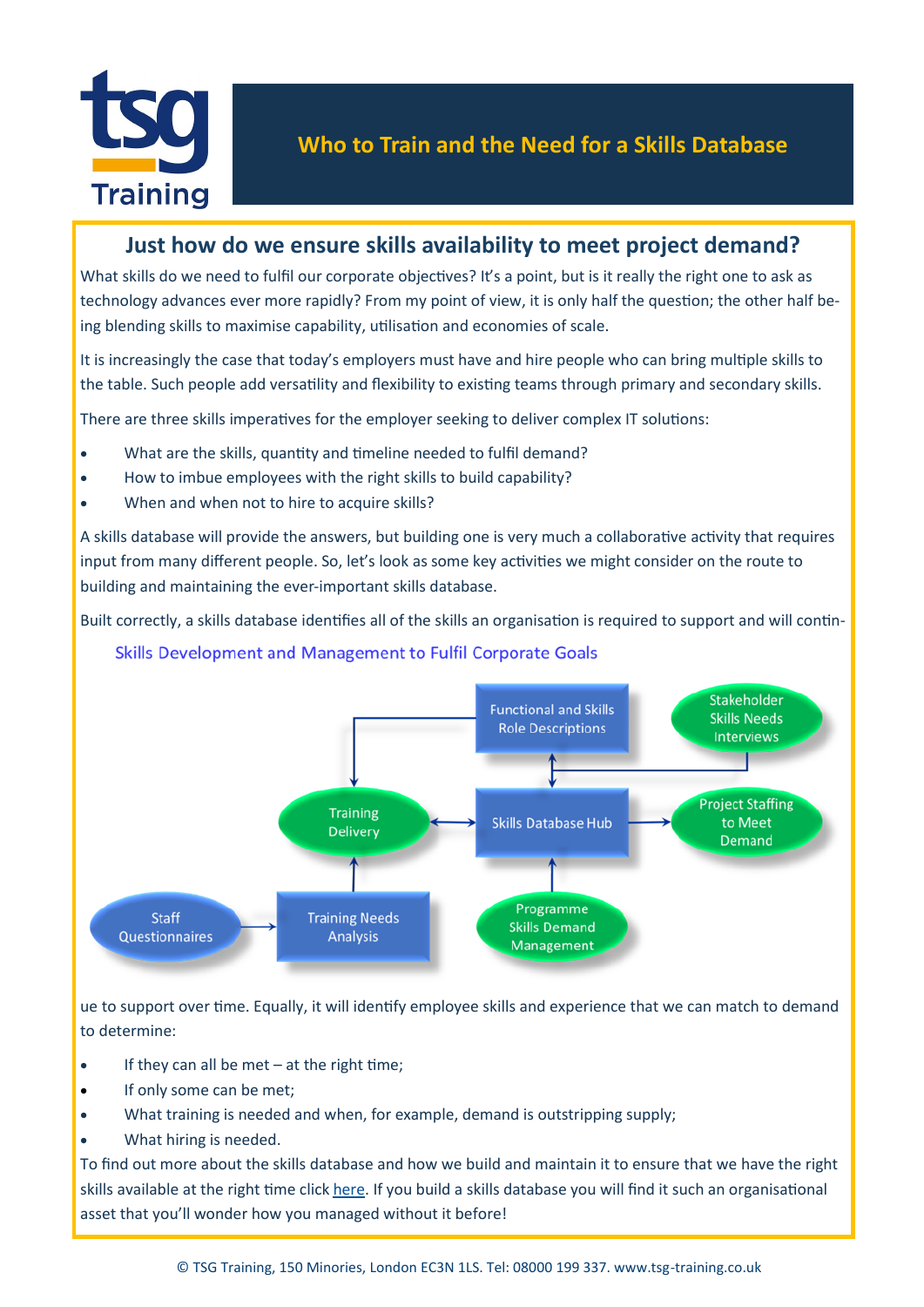<span id="page-2-0"></span>



# **The Experiences of a Virtual Classroom Trainer**

Learning has changed for you and it has changed for

us, too. Here we talk about the experiences of one of our Principal Trainers and how they now prefer the model.

### Where, How and Why Virtual Classroom Delivery Began

Mid-March 2020: I'm on the way into the office to deliver day 2 of a 4 day classroom course; the coronavirus pandemic is upon us. On the previous evening I read that the UK Government has advised people to work from home if possible, but there's no talk of a formal lockdown yet. As I approach the Tube station, I get an email from one of my students who has decided to follow Government advice and not travel into London. He is prepared to self-study from his course materials if necessary; but asks me "is there any way I can join in using either Webex or Skype?" Its 8:10 am, I'm 20 minutes away from the office and the course starts at 9:00.

#### Welcome to the new world – virtual training delivery!

With the pandemic and lockdown upon us, I have no time to build the ideal remote learning package with custom built polling and quiz features to keep students engaged that I've used in the past. In fact, we don't have a dedicated remote learning platform with these kinds of features or virtual training rooms to allow group exercises/discussions to take place. What I have got are the PowerPoint slides, and the knowledge that my remote student has a copy of the same physical course materials as my other students, plus an active Skype account which will allow me to screen share… plus my personal experience as a trainer. So, I ask myself "Is it doable?" and after a few minute's reflection I decide: "let's find out!".

The problems I had to overcome (in my mind) were primarily:

- Maintaining student engagement and getting feedback from students that I can't see (watching body language is a real asset when classroom teaching)
- Managing the pacing of the course to include additional breaks (I know staring at a computer screen for extensive periods of time is extremely tiring)
- Replicating my personal teaching style (I'm a big whiteboard fan and I like to draw out examples and show how to solve problems in real-time)
- Facilitating set-exercises, especially group exercises when not everyone is in the same room

#### How did it go?

With some creative thinking and the willingness of my students (both remote and in the classroom) to participate and be flexible, we found a way to make virtual learning work—positively. It was all new for both them and me, but after 2-years we know our approach is effective, our exam results have remained consistent with our pre-lockdown metrics and our post-course feedback now tells us that participants prefer the virtual classroom approach.

Virtual delivery is so much more convenient for both trainers and students. My most geographically dispersed class was earlier this year where I had students from UK, Denmark, Finland, Germany and Saudi Arabia on the same course – that would never have been possible before. In March 2020 we switched to Zoom (customers told us this was their preferred platform), which more participants are familiar with and causes fewer installation/configuration problems, and as a trainer I now have a wider range of tools available to keep students engaged. ….

2 years on and I'm definitely a convert to virtual delivery, and find both students and trainers prefer the approach….and exam results remain consistent. Virtual learning is here to stay and in place for you to reap the benefits of more time at home, no travel, greater comfort. Read the full article [here.](https://www.tsg-training.co.uk/the-experiences-of-a-trainer-delivering-virtual-classroom-learning-to-distributed-students/)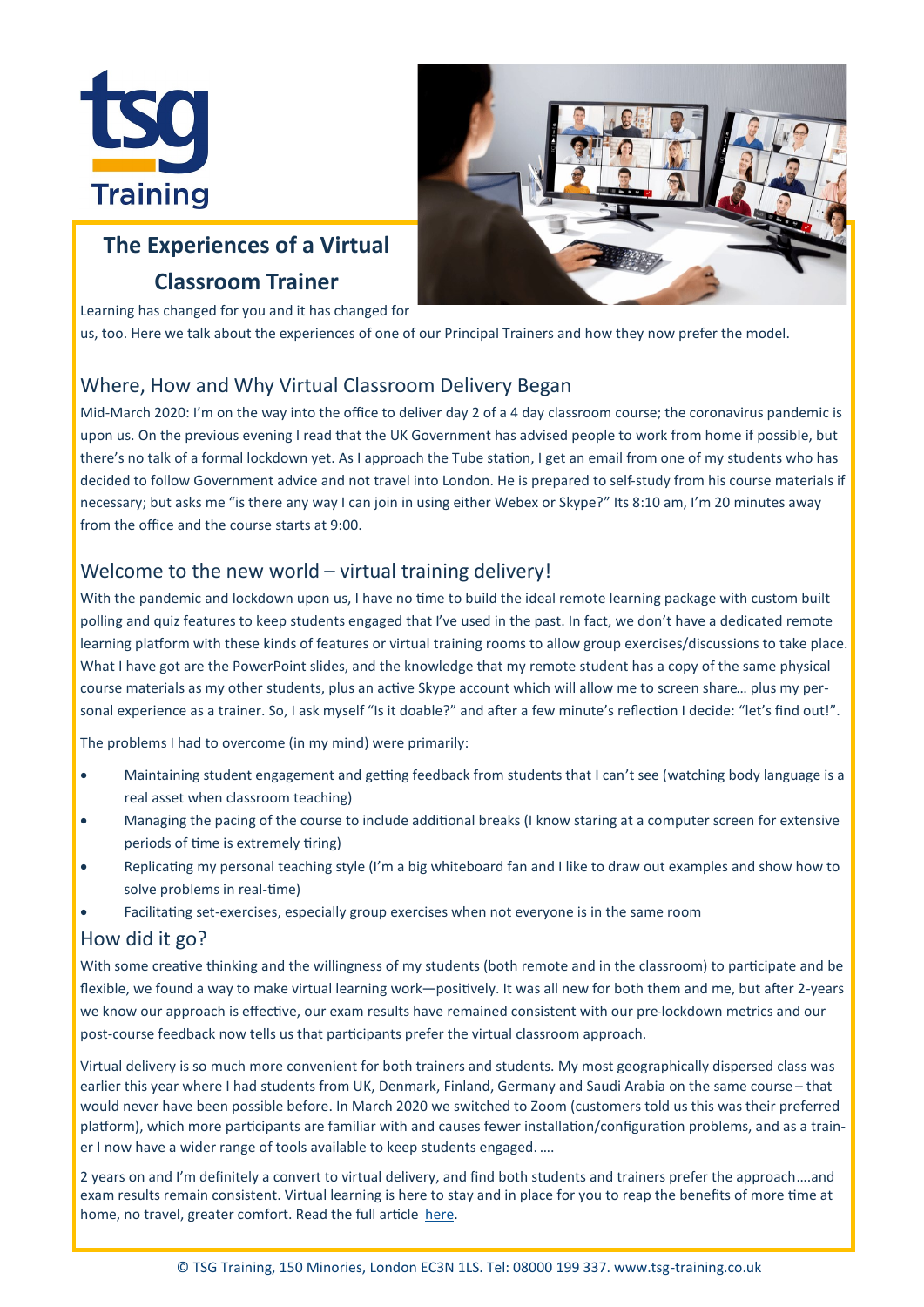

# **Spotlight on APMG**

We are continually adding to or portfolio of training courses, and this month want to focus on our APMG—Agile Project Management offering:



### **APMG Foundation**

The APMG Agile Project Management Foundation course covers how to operate in Agile fashion within an overall project framework based on the DSDM Agile Project Framework approach. Through practical experience of the Agile style of working, case studies and example scenarios from a highly experienced trainer, it provides delegates with an understanding of how the Agile Project Management process can enable planning, management and control for predictable Agile project deliveries.

This 2-day course gets the aspiring or experienced project manager onboard with running projects in an agile environment. It has the following broad objectives:

- Understand the fundamentals of Agile Project Management
- Understand the key Agile Project Management practices and how to manage Agile Project teams
- Fully describe and relate the Agile Project Management process
- Understand project control in the Agile environment

Looking more at the syllabus, the course addresses:

- Agile Project Management Fundamentals
- The Agile Project Management Process
- Work Products and Deliverables
- Agile Project Teams
- Agile Project Management Practices
- Project Management and Control
- Other Agile Project Management Concerns

The Exam, taken at the end of day 2:

- Simple multiple choice exam 40-minute exam
- 50 questions, pass mark is 25 (50%)

At just £1,095, plus VAT, the market-leading course has no entry criteria. See dates and book [here.](https://www.tsg-training.co.uk/course/agile-project-management-foundation/)

#### **APMG Practitioner**

This 3-day APMG Agile Project Management Practitioner Course covers how to operate in such an Agile fashion within an overall project framework. It is based on the DSDM Agile Project Framework. Through practical experience of the Agile style of working, case studies and example scenarios from a highly experienced trainer, it provides delegates with an understanding of how the Agile Project Management process can enable planning, management and control for predictable Agile project deliveries. It builds on objectives of the APMG Foundation course.

Syllabus wise, the course addresses:

- Preparing for a successful Agile project
- The Agile Project Management Process
- Agile Project Management Framework
- Configuring the Agile Project Lifecycle
- Products and Deliverables for work, business work and management
- Technical Products and Deliverables
- Agile Project Teams and Management Practices
- Facilitated Workshops
- MoSCoW Prioritisation and Modelling
- Iterative Development and Timeboxing
- Agile Project Management, Control and Planning
- Risk Management, Estimation & Measurement
- Agile Configuration Management
- Agile Requirements and Testing
- Quality Management and Quality Control
- Ensuring Maintainability and Scalability

The Exam, taken at the end of day 3:

- Complex multiple choice Objective Test 2.5 hour exam
- Open book exam (reference to Agile PM Handbook allowed)
- Four questions worth 20 marks each (80 marks), pass mark is 40 (50%)

Just £1,295, plus VAT, see dates and book [here.](https://www.tsg-training.co.uk/course/agile-project-management-foundation/)

Foundation is a pre-requisite for sitting Practitioner